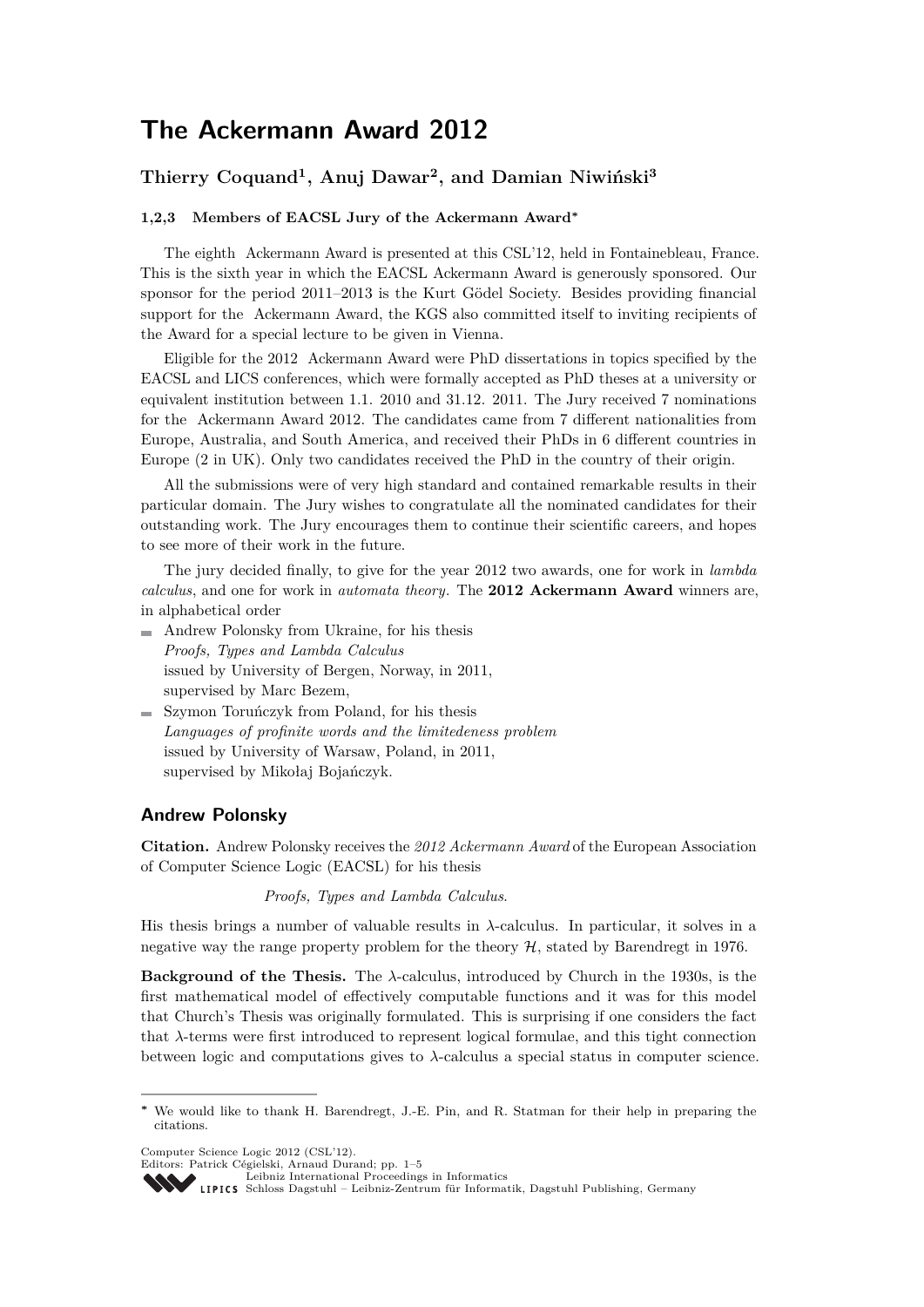#### **2 The Ackermann Award 2012**

One important issue has been when two *λ*-terms should be identified, since this corresponds to the issue of when two algorithms can be considered to be the same. This question has given rise to a rich lattice of lambda theories. The first notion of equality is *β*-conversion, for which the confluence result known as the Church-Rosser property was first formulated. Church himself believed that meaningless computations in the *λ*-calculus are represented by terms without normal forms, and so that all these terms should be identified. For the type-free *λ*-calculus however this approach has a number of disadvantages and it became clear in the 1970s, through the work of Scott, Wadsworth, Barendregt and others, that a more appropriate notion to capture non-terminating computations was that of terms without a head normal form, known as *unsolvable terms*. Barendregt defined the theory H as the least equational theory extending *β*-conversion and equating all unsolvable terms. This theory H has a number of interesting properties and occupies an important place in the lattice of different ways of identifying *λ*-terms.

To deeper analyze these various theories, Barendregt formulated the *range property*. This is a kind of zero-one law: it states that for any closed *λ*-term *F* the collection of all closed applications *F M* has, modulo the given theory, either exactly one or infinitely many elements. This expresses the fact that a given term cannot classify the  $\lambda$ -terms into finitely many sets with given properties. The first instance of this property, for *β*-conversion, was conjectured in a classical paper of Böhm (1968). This conjecture was proved later by Barendregt and Myhill, as a consequence of Scott's Theorem that a non trivial set of *λ*-terms closed under *β*-conversion cannot be recursive. It was then realized that most lambda theories  $(\lambda\beta\eta)$ , the theory of models  $D_{\infty}$ , the Böhm-tree model, and many others) satisfy the range property. In 1976, Barendregt conjectured the range property for the theory  $H$ . In his classic monograph *The lambda calculus, its syntax and semantics*, North-Holland 1984, Barendregt collected several arguments in favour of this conjecture. The main one is that a putative counter-example would have non-computable properties, and hence cannot be represented by a *λ*-term. Since then, several strong researchers have been trying to settle the range property for  $H$ . Indeed Statman and Intrigila were recently able to show that the corresponding conjecture holds for combinatory logic.

**Polonsky's Thesis.** The main result of Polonsky's thesis is a surprising negative solution to the range property of the lambda theory  $H$ . This failure of the range property indicates a subtle unexpected difference between the theory  $\mathcal H$  and most other lambda theories. For this, Polonksy defines a lambda term, having modulo  $H$  a range of cardinality 2. This uses previous works by Statman and Barendregt who outlined what kind of construction was needed in order to get such a counterexample. The required behaviour of such lambda term was however so complex that this was then used as a positive argument in favour of the conjecture. This construction is carried out in Polonsky's thesis as the "devil's tunnel". The exact details are quite ingenious and the devil's tunnel construction produces a recursively enumerable Böhm tree with a unique infinite path which is not recursively enumerable. This path is constructed by a Putnam-Gold-like trial and error procedure. All this is very elegantly presented in the thesis. The solution of the range problem for  $H$  can be considered to be one of the strong achievements in the field of *λ*-calculus. It is in some way reminiscent of Plotkin (1974) fundamental and unexpected discovery of the failure of *ω*-completeness of *λ*-calculus (exhibiting two closed terms *F* and *Z* such that  $F M = \beta Z$  for any closed term *M* and *F*  $x \neq_{\beta} Z$ ).

Polonsky's thesis contains several other significant results. Smullyan (1994) had given an interesting axiomatization of enumerators, but left three open problems having to do with the independence of the given axiomatic system. Polonsky solved these by characterizing when an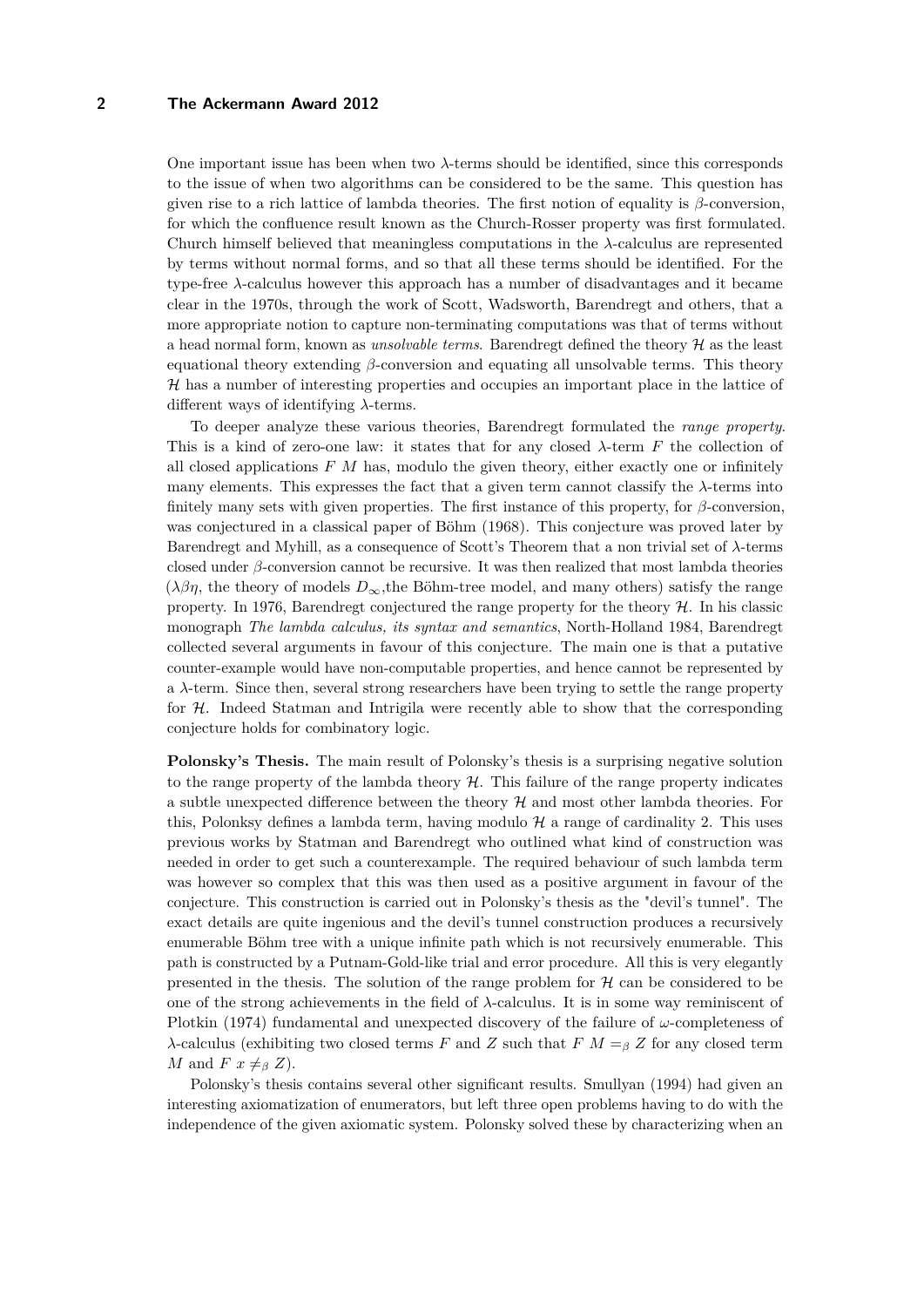#### **T. Coquand, A. Dawar, and D. Niwiński 3**

enumerator is "standard". He did this again by using results of computability theory, making clever use of non-computable functions. Another elegant result of Polonsky characterizes when an untyped lambda term can be typed in a type algebra. This contribution is already incorporated in the recent book *Lambda calculus with types* by Barendregt, Cambridge University Press (to appear in 2013). The first part of the thesis contains an interesting analysis of the connection between coherent logic and general first-order logic.

The thesis is of high level of original creativity. Not only are strong results presented, but Polonsky also shows creativity stating open problems, which undoubtedly are fruitful for future research.

**Biographical Sketch.** Andrew Polonsky was born on 9 June 1984 in Ukraine. In 2002-2005 he studied Mathematics in the University of Storss, Connecticut, U.S. In 2006-2007 he attend a Master Class in Logic at the Mathematical Research Institute of Utrecht, The Netherlands. Between 2007 and 2010 he was a PhD student at the University of Bergen, Norway, under the supervision of Marc Bezem. In 2011-2012 he has been a postdoc at the University of Amsterdam, The Netherlands, and is now a postdoc at the Radboud University Nijmegen, The Netherlands.

## **Szymon Toruńczyk**

**Citation.** Szymon Toruńczyk receives the *2012 Ackermann Award* of the European Association of Computer Science Logic (EACSL) for his thesis

#### *Languages of profinite words and the limitedeness problem*.

His thesis builds a new framework to study limitedeness problems of finite automata, based on the topology of profinite words.

**Background of the Thesis.** Research currents in computer science are often driven by decidability questions. Even when a problem is solved, it often stimulates theoretical work explaining the solution. Toruńczyk's thesis is related to two decidability questions: the limitedeness problem for distance automata originally solved by Hashigushi in 1982, and the still unsolved decidability status of the logic  $MSO + B$ . The actual motivation arose from a connection between the two problems.

In 2004, Mikołaj Bojańczyk raised the question whether the decidability of some instances of the finite model property can be strengthened to decidability of a suitable logic. He proposed an extension of the monadic second order logic by a quantifier  $BX \varphi(X)$ , expressing the existence of a finite bound on the cardinality of sets  $X$  satisfying  $\varphi$ . The decidability status of the new logic remains unknown. In particular, the MSO + B theory of  $\langle \omega, \langle \rangle$  is a plausible extension of Büchi's arithmetic S1S, but its decidability remains open. Approaching the problem, Bojańczyk and Thomas Colcombet captured a fragment of this theory by automata with blind counters, which can be incremented and reset, but not read. The technical core of their proof is a duality result claiming that two variants of the model, called  $\omega B$  and  $\omega S$ -automata respectively, actually complemented each other. It was only afterwards that the authors realized that some of their ideas occurred previously in research on the *star height* problem.

This celebrated automata-theoretic decision problem asks for the minimal nesting of the star operator needed to define a given regular language. The problem, raised by Lawrence C. Eggan in 1963, was solved positively by Kosaburo Hashiguchi only 25 years later. As a step toward the main solution, Hashiguchi solved in 1982 a related decision problem of limitedeness of distance automata. In the original setting, the problem concerns finite (non-deterministic)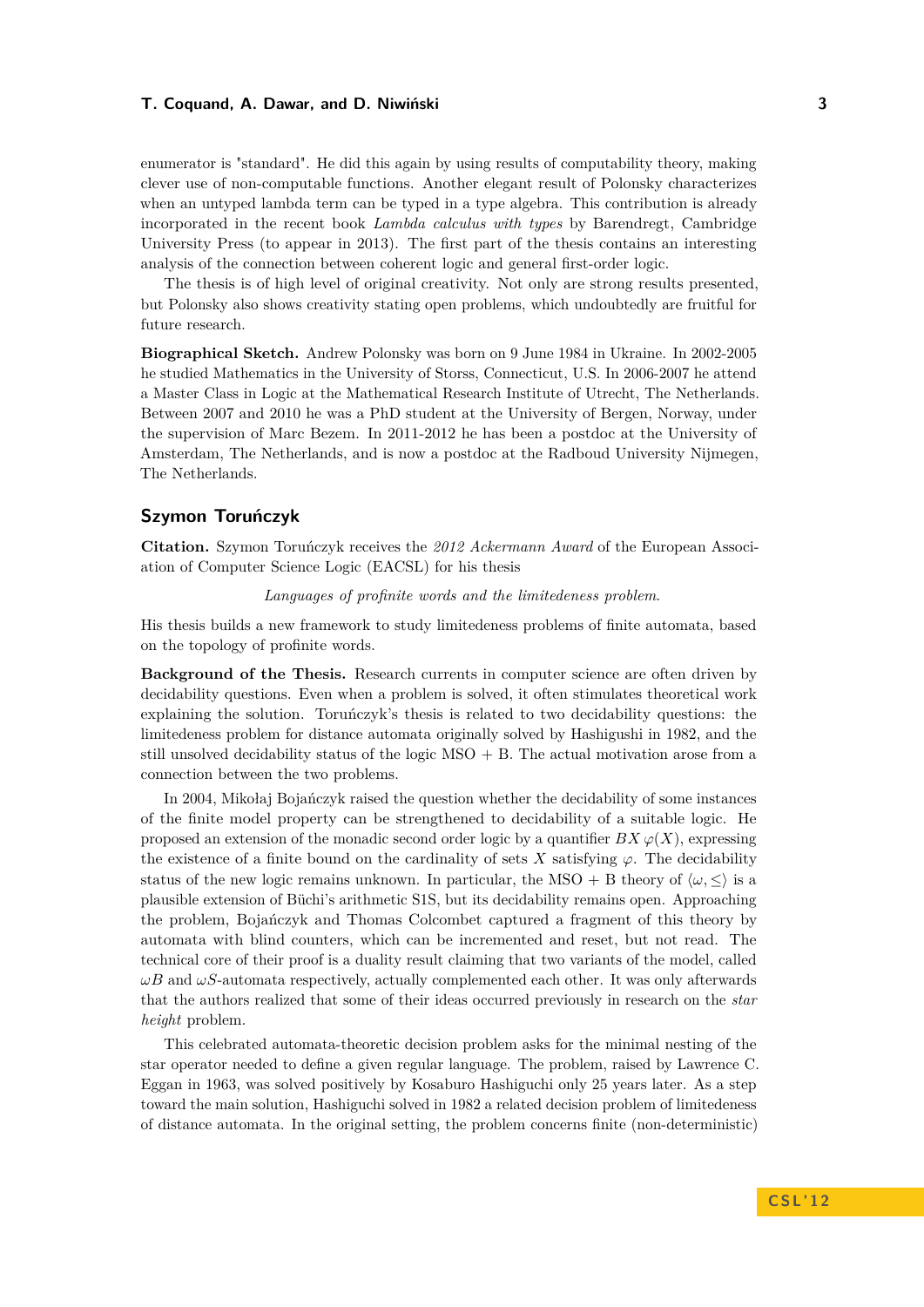#### **4 The Ackermann Award 2012**

automata with non-negative costs over transitions, and asks if any acceptable word can be accepted with a cumulative cost within some finite bound. This can be generalized to other concepts of cost. The difficult techniques of Hashiguchi were further studied and developed in particular by Imre Simon and Hing Leung. An insightful new solution was given in 2005 by Daniel Kirsten, who reduced the star height question to the limitedeness problem of what he called distance desert automata. A surprising discovery made by Thomas Colcombet revealed that the  $\omega B$  and  $\omega S$ -automata introduced in the context of the logic MSO + B, were in fact the infinite computation variants of Kirsten's automata, and the aforementioned duality theorem yielded yet another path to the solution of the star height problem. Colcombet pursued this connection by cleaning away infinite computations, and concentrating on *B* and *S*-automata on finite words. He further developed a theory of cost functions, where the limitedeness problem appears as a special case of an equivalence between two functions. This theory constitutes a powerful quantitative generalization of the theory of regular languages, involving automata, algebra, and logic.

**Toruńczyk's Thesis.** Compared to the previous work, the thesis of Szymon Toruńczyk reveals a metric aspect of the limitedeness problem. It was first noticed by Hing Leung who in his alternative proof of Hashiguchi's result (from 1988) used a concept of limit, but it was not pursued very far. The reason perhaps is that a topological structure of finite words is not as apparent as it is in the case of *ω*-words, which can be just identified with reals. A topological structure of finite words is revealed however by their metric completion to *profinite* words, which moreover preserves the algebraic structure of semigroup. This is an alternative extension of the free monoid of finite words, just as the *p*-adic numbers form an extension of the rational field, which is alternative to reals. In his thesis, throughout a long series of results, Toruńczyk argues that the topological semigroup of profinite words constitutes a suitable framework to consider the limitedeness problem, cost functions, as well as the quantifier *B*.

The first main result is a self-contained proof of the decidability of the limitedeness problem for the (most general) case of *B*-automata, based on topological ideas. The results by Kirsten and Colcombet follow there from a more general, new result, on the structure of a certain profinite semigroup generalizing the tropical semiring considered by Simon and Leung.

The second main result consists of a multiple characterization of cost functions computable by B-automata (or S-automata) in terms of the associated sets of profinite words. It is a basic fact of the theory of profinite words that the completions of the ordinary regular languages form the family of *clopen* (closed and open) sets of profinite words. Toruńczyk makes the next step by showing that the profinite languages associated with B-automata (or S-automata) correspond to the *open* (resp. *closed*) sets with finite syntactic stabilization monoids. This yields a machine independent characterization of the cost functions of Colcombet. Another characterization is given in terms of logic, which is a profinite counterpart of the logic  $MSO + B$ . The decidability of the satisfiability problem for this logic remains open, but the author manages to show that satisfiability of propositional combinations of the formulas corresponding to cost functions is decidable.

**Biographical Sketch.** Szymon Toruńczyk was born in 1983. He obtained all his degrees from the University of Warsaw: B.S. degree in computer science in 2006, and M.Sc. degree in mathematics in 2006. He wrote his doctoral dissertation under the supervision of Mikołaj Bojańczyk and obtained the Ph.D. degree in computer science (with honors) in 2011. Throughout 2009-2011 he visited ENS Cachan, working under supervision of Luc Segoufin. He is currently an assistant professor at the Warsaw University.